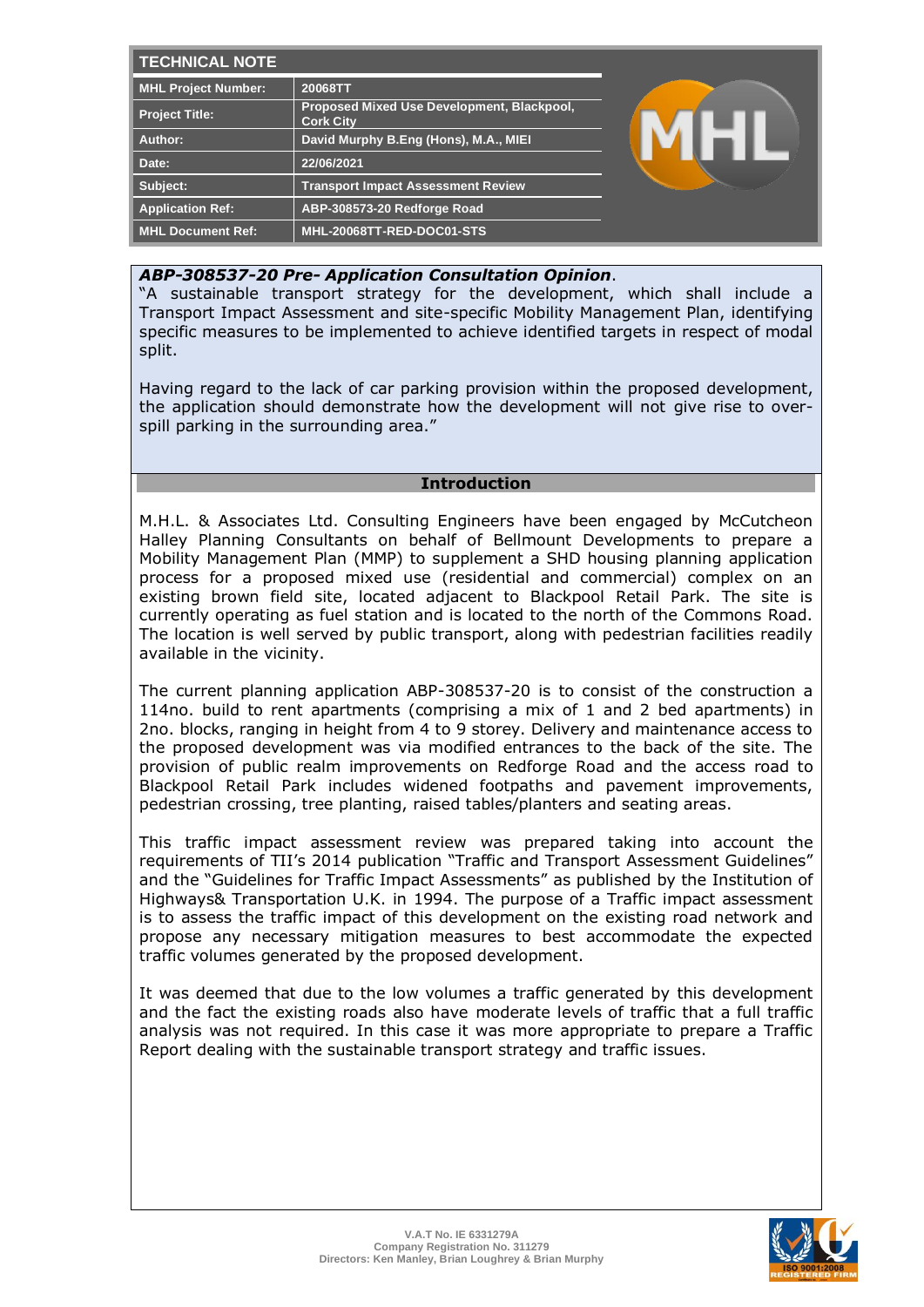| <b>TECHNICAL NOTE</b>   |                                                                |  |
|-------------------------|----------------------------------------------------------------|--|
| MHL Project Number:     | 20068TT                                                        |  |
| <b>Project Title:</b>   | Proposed Mixed Use Development, Blackpool,<br><b>Cork City</b> |  |
| Author:                 | David Murphy B.Eng (Hons), M.A., MIEI                          |  |
| Date:                   | 22/06/2021                                                     |  |
| Subject:                | <b>Transport Impact Assessment Review</b>                      |  |
| <b>Application Ref:</b> | ABP-308573-20 Redforge Road                                    |  |
| MHL Document Ref:       | MHL-20068TT-RED-DOC01-STS                                      |  |

# **Traffic Impact Thresholds**

The thresholds for undertaking Traffic and Transport Assessments are outlined in the Traffic and Transport Assessment Guidelines PE-PDV-02045 May 2014. Table 1.4 of the Traffic Management Guidelines (DoT/DoEHLG/DTO, 2003) gives the thresholds above which a Transport Assessment is automatically required. The thresholds concerned are reproduced in below.

- Traffic to and from the development exceeds 10% of the traffic flow on the adjoining road.
- Traffic to and from the development exceeds 5% of the traffic flow on the adjoining road where congestion exists, or the location is sensitive.\*

*\* In locations that experience particularly heavy congestion and when traffic flows from a proposed development are less than 5% of the traffic flows on the adjoining road, a Transport Assessment may still be required. When in doubt, the requirement for a Transport Assessment should always be scoped with the relevant local authority.* 

The proposed development is a very low generator of traffic and falls well below the traffic flow threshold limits required for a full TTA report and analysis. This Transport Impact Assessment Review will address all traffic issues relating to existing conditions, proposed improvements and parking for the proposed development.

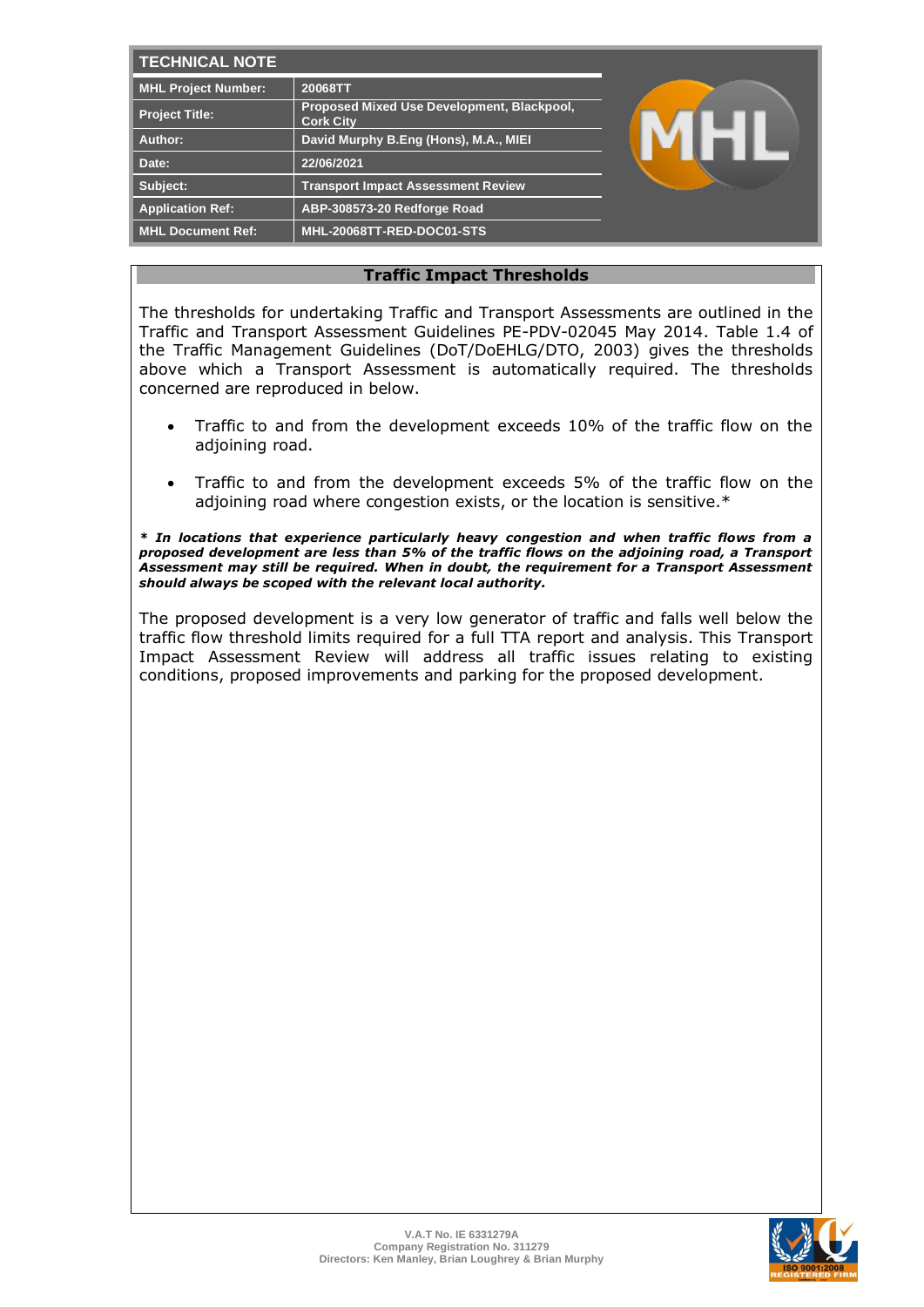| <b>TECHNICAL NOTE</b>      |                                                                |  |
|----------------------------|----------------------------------------------------------------|--|
| <b>MHL Project Number:</b> | 20068TT                                                        |  |
| <b>Project Title:</b>      | Proposed Mixed Use Development, Blackpool,<br><b>Cork City</b> |  |
| Author:                    | David Murphy B.Eng (Hons), M.A., MIEI                          |  |
| Date:                      | 22/06/2021                                                     |  |
| Subject:                   | <b>Transport Impact Assessment Review</b>                      |  |
| <b>Application Ref:</b>    | ABP-308573-20 Redforge Road                                    |  |
| <b>MHL Document Ref:</b>   | MHL-20068TT-RED-DOC01-STS                                      |  |

## **Existing Conditions**

The development is located off Redforge Road. The existing development is a former fuel forecourt. The existing site streetscape consists of a wide, open carriageway whose main focus is on vehicle movements. The Redforge Road is not DMURS complaint, with unsafe and deteriorated pedestrian connections to existing public transport services.



**Figure 1: Existing Redforge Road**

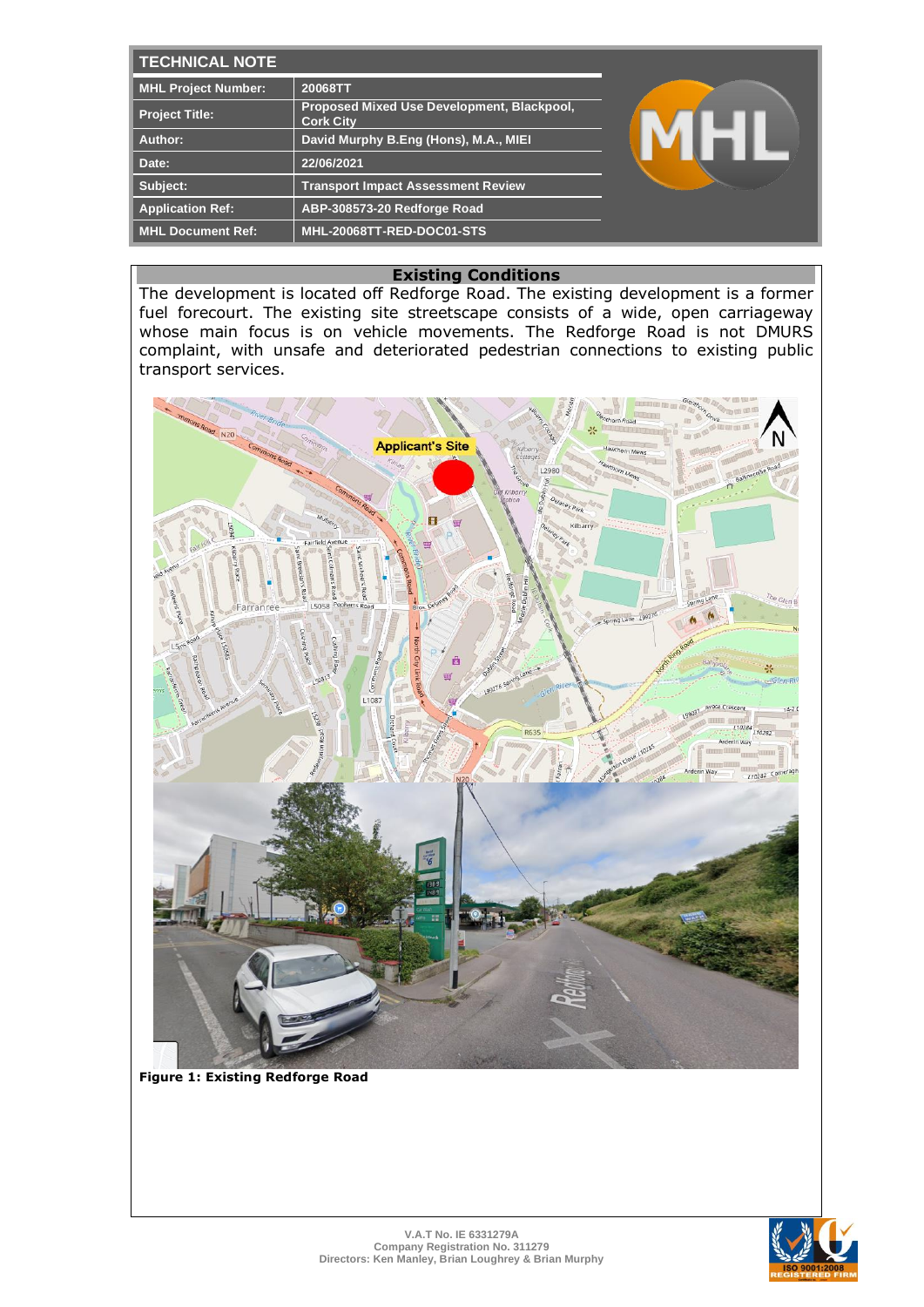| <b>TECHNICAL NOTE</b>      |                                                                |  |
|----------------------------|----------------------------------------------------------------|--|
| <b>MHL Project Number:</b> | 20068TT                                                        |  |
| <b>Project Title:</b>      | Proposed Mixed Use Development, Blackpool,<br><b>Cork City</b> |  |
| Author:                    | David Murphy B.Eng (Hons), M.A., MIEI                          |  |
| Date:                      | 22/06/2021                                                     |  |
| Subject:                   | <b>Transport Impact Assessment Review</b>                      |  |
| <b>Application Ref:</b>    | ABP-308573-20 Redforge Road                                    |  |
| <b>MHL Document Ref:</b>   | MHL-20068TT-RED-DOC01-STS                                      |  |

#### **Proposed Improvements**

The proposed public urban realm improvements with the inclusion of raised tables, improved pedestrian crossing facilities, wider public footpath concourse areas and reduced road widths along Redforge Road reverses the car dominant design currently on site and presents a pedestrian friendly streetscape which will ensure that the safety of road users is greatly improved and sustainability/ modal shift targets are achieved through an appealing street scape, enticing commuters to select sustainable transport methods.

#### **Traffic Generation**

The TRICS database was used to calculate the trip generation for the proposed Development. TRICS is a well-established UK and Irish national database which holds in excess of 2,100 site locations and 4,700 survey counts with over 98 separate land use sub-categories. The TRICS database program was used to estimate the number of car trips which would be generated by this development during the morning and evening peak hours. The figure below shows the total number of trips generated during the peak hours for a similar sized urban apartment development. The relatively low trips rates are indicative of the site's parking proposals and the use of set down only, with onward connectivity provided by sustainable urban transportation modes.

|                                  |                |                       | <b>ARRIVALS</b> |                         |                       | <b>DEPARTURES</b> |                         |                       | <b>TOTALS</b> |
|----------------------------------|----------------|-----------------------|-----------------|-------------------------|-----------------------|-------------------|-------------------------|-----------------------|---------------|
| <b>Time Range</b>                | No.<br>Days    | Ave.<br><b>DWELLS</b> | Trip<br>Rate    | No.<br>Days             | Ave.<br><b>DWELLS</b> | Trip<br>Rate      | No.<br>Days             | Ave.<br><b>DWELLS</b> | Trip<br>Rate  |
| $00:00 - 01:00$                  |                |                       |                 |                         |                       |                   |                         |                       |               |
| 01:00<br>$-02:00$                |                |                       |                 |                         |                       |                   |                         |                       |               |
| 02:00<br>$-03:00$                |                |                       |                 |                         |                       |                   |                         |                       |               |
| 03:00<br>04:00<br>$\overline{a}$ |                |                       |                 |                         |                       |                   |                         |                       |               |
| 04:00<br>$-05:00$                |                |                       |                 |                         |                       |                   |                         |                       |               |
| 05:00<br>$-06:00$                |                |                       |                 |                         |                       |                   |                         |                       |               |
| 06:00<br>$-07:00$                |                |                       |                 |                         |                       |                   |                         |                       |               |
| 07:00<br>$-08:00$                | 3              | 94                    | 0.028           | 3                       | 94                    | 0.028             | 3                       | 94                    | 0.056         |
| 08:00<br>$-09:00$                | 3              | 94                    | 0.021           | 3                       | 94                    | 0.036             | 3                       | 94                    | 0.057         |
| 09:00<br>$-10:00$                | 3              | 94                    | 0.039           | 3                       | 94                    | 0.032             | $\overline{\mathbf{3}}$ | 94                    | 0.071         |
| 10:00<br>$-11:00$                | 3              | 94                    | 0.046           | 3                       | 94                    | 0.039             | 3                       | 94                    | 0.085         |
| $11:00 - 12:00$                  | 3              | 94                    | 0.075           | $\overline{3}$          | 94                    | 0.057             | 3                       | 94                    | 0.132         |
| 12:00<br>$-13:00$                | 3              | 94                    | 0.036           | $\overline{\mathbf{3}}$ | 94                    | 0.050             | $\overline{\mathbf{3}}$ | 94                    | 0.086         |
| $-14:00$<br>13:00                | 3              | 94                    | 0.046           | 3                       | 94                    | 0.060             | 3                       | 94                    | 0.106         |
| 14:00<br>$-15:00$                | 3              | 94                    | 0.039           | 3                       | 94                    | 0.043             | 3                       | 94                    | 0.082         |
| 15:00<br>$-16:00$                | 3              | 94                    | 0.036           | 3                       | 94                    | 0.036             | 3                       | 94                    | 0.072         |
| 16:00<br>$-17:00$                | 3              | 94                    | 0.057           | $\overline{\mathbf{3}}$ | 94                    | 0.057             | $\overline{\mathbf{3}}$ | 94                    | 0.114         |
| 17:00<br>$-18:00$                | 3              | 94                    | 0.046           | 3                       | 94                    | 0.046             | $\overline{3}$          | 94                    | 0.092         |
| $-19:00$<br>18:00                | 3              | 94                    | 0.050           | 3                       | 94                    | 0.050             | 3                       | 94                    | 0.100         |
| $-20:00$<br>19:00                | 2              | 115                   | 0.035           | 2                       | 115                   | 0.022             | 2                       | 115                   | 0.057         |
| 20:00<br>$-21:00$                | $\overline{2}$ | 115                   | 0.022           | $\overline{2}$          | 115                   | 0.022             | $\overline{2}$          | 115                   | 0.044         |
| 21:00<br>$-22:00$                |                |                       |                 |                         |                       |                   |                         |                       |               |
| 22:00<br>$-23:00$                |                |                       |                 |                         |                       |                   |                         |                       |               |
| $23:00 - 24:00$                  |                |                       |                 |                         |                       |                   |                         |                       |               |
| <b>Total Rates:</b>              |                |                       | 0.576           |                         |                       | 0.578             |                         |                       | 1.154         |

**Figure 2: Apartment trip generation from Trics**

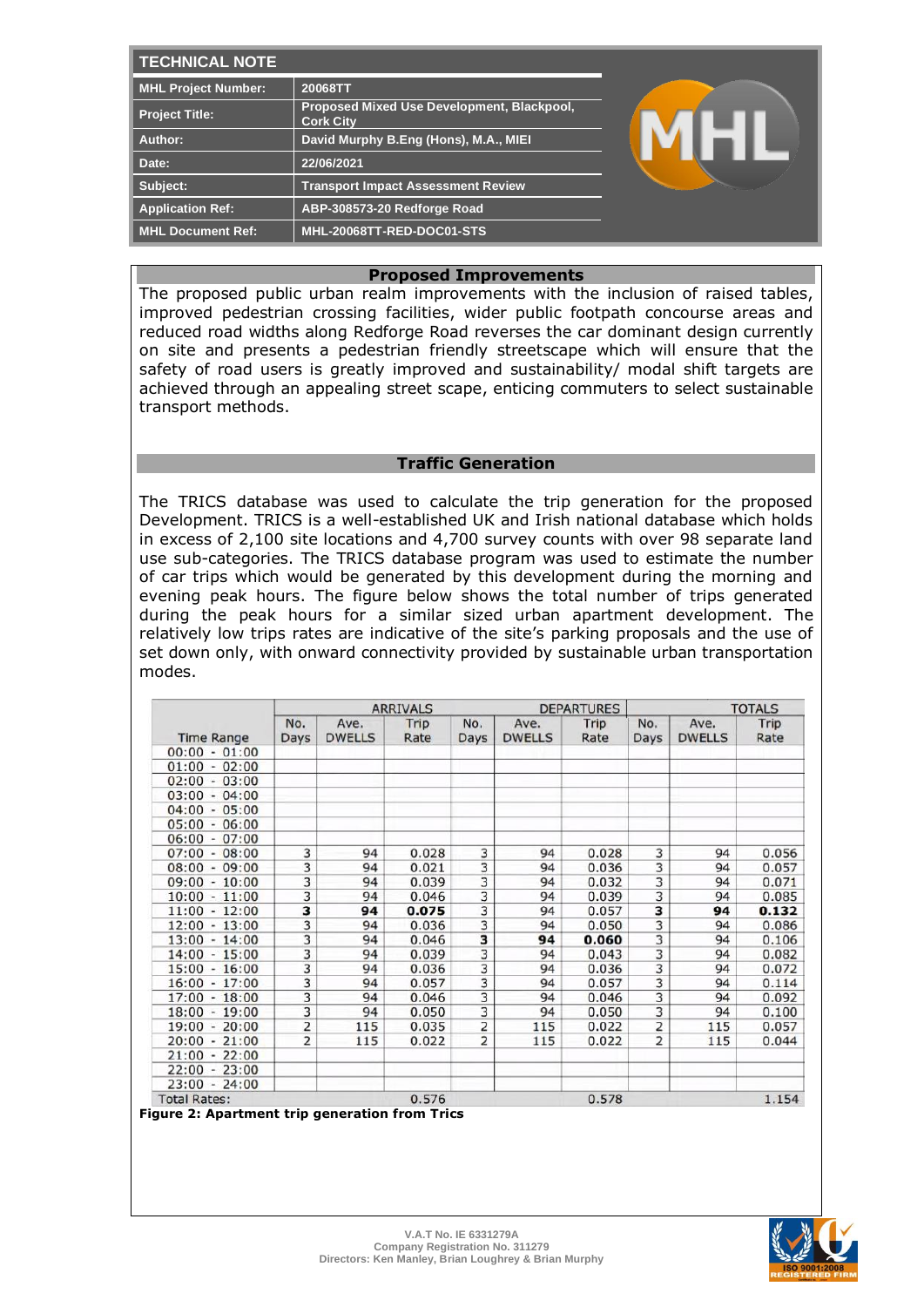| <b>TECHNICAL NOTE</b>      |                                                                |  |
|----------------------------|----------------------------------------------------------------|--|
| <b>MHL Project Number:</b> | 20068TT                                                        |  |
| Project Title:             | Proposed Mixed Use Development, Blackpool,<br><b>Cork City</b> |  |
| Author:                    | David Murphy B.Eng (Hons), M.A., MIEI                          |  |
| Date:                      | 22/06/2021                                                     |  |
| Subject:                   | <b>Transport Impact Assessment Review</b>                      |  |
| <b>Application Ref:</b>    | ABP-308573-20 Redforge Road                                    |  |
| <b>MHL Document Ref:</b>   | MHL-20068TT-RED-DOC01-STS                                      |  |

## **Parking**

Given the provision of parking is for set down spaces only, it is necessary that substantial efforts be made to encourage the use of sustainable travel modes. The quality of pedestrian and cycle facilities, coupled with the level of public transport available to resident students and staff means that achieving an appropriate, sustainable modal split is entirely achievable.

- Ensure that parking is controlled and monitored at all times and that illegal parking, in inappropriate locations is not permitted.
- Ensure no parking associated with the complex occurs on the adjoining streets by referencing same in tenant agreements.

# **Smarter Travel 2020**

In the context of national policies, strategies and guidelines, in particular the Department of Transport Tourism and Sport's Planning Guidelines for Spatial Planning and National Roads 2012 and the Department of Transport, Tourism and Sport's Smarter Travel: A Sustainable Transport Future, A New Policy for Ireland 2009-2020 one of the key aims of any development plan is to secure more sustainable development that reduces overall demand for transport and encourages modal shift towards sustainable travel modes (e.g. walking, cycling and public transport), whilst also ensuring the strategic traffic function of national roads is maintained."

Smarter Travel is "designed to show how Ireland can reverse current unsustainable transport and travel patterns and reduce the health and environmental impacts of current trends and improve our quality of life". The plan outlines the current transport trends and statistics in Ireland and focuses on policies which aim to increase transport sustainability by 2020.

Key goals of the policy include:

- Improve quality of life and accessibility to transport for all and, in particular, people with reduced mobility and those who may experience isolation due to lack of transport.
- Improve economic competitiveness through maximising the efficiency of the transport system and alleviating congestion and infrastructure bottlenecks.
- Minimising the negative impacts of transport on the local and global environment through reducing localised air pollutants and greenhouse gas emissions.
- Reduce overall travel demand and commuting distances travelled by the private car.
- Improve security of energy supply by reducing dependency on imported fossil fuels.